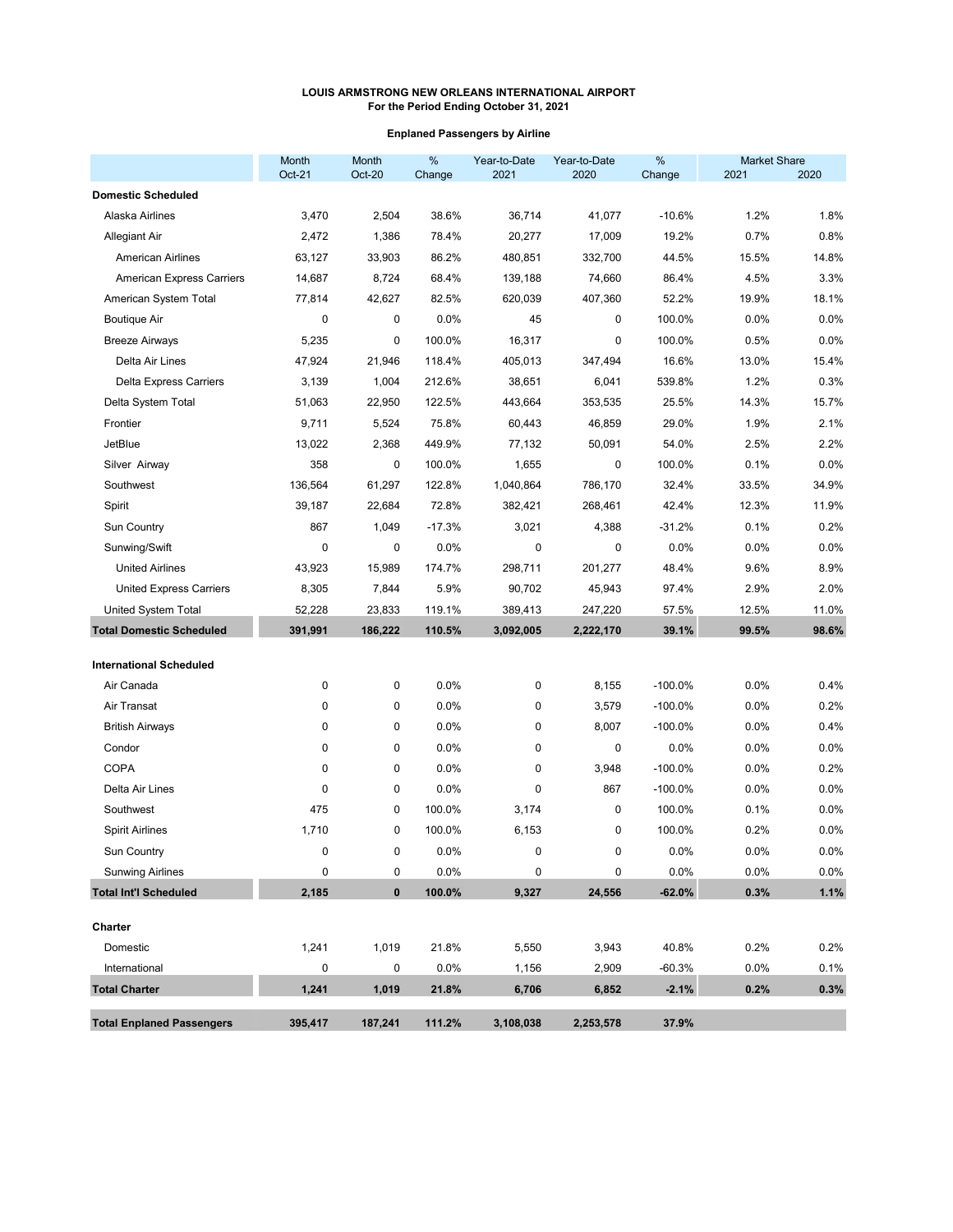# **Deplaned Passengers by Airline**

|                                  | Month<br>Oct-21 | Month<br><b>Oct-20</b> | %<br>Change | Year-to-Date<br>2021 | Year-to-Date<br>2020 | $\%$<br>Change | <b>Market Share</b><br>2021 | 2020    |
|----------------------------------|-----------------|------------------------|-------------|----------------------|----------------------|----------------|-----------------------------|---------|
| <b>Domestic Scheduled</b>        |                 |                        |             |                      |                      |                |                             |         |
| Alaska Airlines                  | 4,000           | 2,673                  | 49.6%       | 36,416               | 41,833               | $-12.9%$       | 1.2%                        | 1.9%    |
| Allegiant Air                    | 2,574           | 1,539                  | 67.3%       | 20,570               | 17,246               | 19.3%          | 0.7%                        | 0.8%    |
| <b>American Airlines</b>         | 64,240          | 34,969                 | 83.7%       | 484,428              | 328,460              | 47.5%          | 15.4%                       | 14.7%   |
| <b>American Express Carriers</b> | 15,203          | 8,686                  | 75.0%       | 139,232              | 72,437               | 92.2%          | 4.4%                        | 3.2%    |
| American System Total            | 79,443          | 43,655                 | 82.0%       | 623,660              | 400,897              | 55.6%          | 19.8%                       | 17.9%   |
| Boutique Air                     | 0               | 0                      | 0.0%        | 100                  | 0                    | 100.0%         | 0.0%                        | 0.0%    |
| <b>Breeze Airways</b>            | 5,600           | 0                      | 100.0%      | 17,329               | 0                    | 100.0%         | 0.5%                        | 0.0%    |
| Delta Air Lines                  | 50,780          | 22,035                 | 130.5%      | 412,203              | 350,078              | 17.7%          | 13.1%                       | 15.7%   |
| <b>Delta Express Carriers</b>    | 3,118           | 932                    | 234.5%      | 39,059               | 5,997                | 551.3%         | 1.2%                        | 0.3%    |
| Delta System Total               | 53,898          | 22,967                 | 134.7%      | 451,262              | 356,075              | 26.7%          | 14.3%                       | 15.9%   |
| Frontier                         | 10,696          | 5,536                  | 93.2%       | 61,994               | 45,842               | 35.2%          | 2.0%                        | 2.1%    |
| <b>JetBlue</b>                   | 13,678          | 2,579                  | 430.4%      | 78,594               | 50,100               | 56.9%          | 2.5%                        | 2.2%    |
| <b>Silver Airway</b>             | 362             | 0                      | 100.0%      | 1,846                | 0                    | 100.0%         | 0.1%                        | 0.0%    |
| Southwest                        | 140,144         | 60,948                 | 129.9%      | 1,043,318            | 776,774              | 34.3%          | 33.1%                       | 34.8%   |
| Spirit                           | 40,590          | 23,753                 | 70.9%       | 396,891              | 269,076              | 47.5%          | 12.6%                       | 12.0%   |
| Sun Country                      | 862             | 1,230                  | $-29.9%$    | 2,942                | 4,501                | $-34.6%$       | 0.1%                        | 0.2%    |
| Sunwing/Swift                    | 0               | 0                      | 0.0%        | 0                    | 0                    | 0.0%           | 0.0%                        | 0.0%    |
| <b>United Airlines</b>           | 46,724          | 16,834                 | 177.6%      | 313,128              | 198,157              | 58.0%          | 9.9%                        | 8.9%    |
| <b>United Express Carriers</b>   | 8,500           | 7,837                  | 8.5%        | 90,710               | 44,182               | 105.3%         | 2.9%                        | 2.0%    |
| United System Total              | 55,224          | 24,671                 | 123.8%      | 403,838              | 242,339              | 66.6%          | 12.8%                       | 10.8%   |
| <b>Total Domestic Scheduled</b>  | 407,071         | 189,551                | 114.8%      | 3,138,760            | 2,204,683            | 42.4%          | 99.5%                       | 98.7%   |
| <b>International Scheduled</b>   |                 |                        |             |                      |                      |                |                             |         |
| Air Canada                       | 0               | 0                      | 0.0%        | 0                    | 7,424                | $-100.0\%$     | 0.0%                        | 0.3%    |
| Air Transat                      | 0               | 0                      | 0.0%        | 0                    | 3,363                | $-100.0\%$     | 0.0%                        | 0.2%    |
| <b>British Airways</b>           | 0               | 0                      | 0.0%        | 0                    | 8,774                | $-100.0\%$     | 0.0%                        | 0.4%    |
| Condor                           | 0               | 0                      | 0.0%        | 0                    | 0                    | 0.0%           | 0.0%                        | 0.0%    |
| <b>COPA</b>                      | 0               | 0                      | 0.0%        | 0                    | 3,978                | $-100.0%$      | 0.0%                        | 0.2%    |
| Delta Air Lines                  | 0               | 0                      | 0.0%        | 191                  | 981                  | $-80.5%$       | 0.0%                        | 0.0%    |
| Southwest                        | 1,579           | 0                      | 100.0%      | 3,123                | 0                    | 100.0%         | 0.1%                        | 0.0%    |
| <b>Spirit Airlines</b>           | 491             | 0                      | 100.0%      | 4,947                | 0                    | 100.0%         | 0.2%                        | 0.0%    |
| Sun Country                      |                 | 0                      | 0.0%        | 0                    | 0                    | 0.0%           | 0.0%                        | 0.0%    |
| <b>Sunwing Airlines</b>          | 0               | 0                      | 0.0%        | 0                    | 0                    | 0.0%           | 0.0%                        | $0.0\%$ |
| <b>Total Int'l Scheduled</b>     | 2,070           | $\pmb{0}$              | 100.0%      | 8,261                | 24,520               | $-66.3%$       | 0.3%                        | 1.1%    |
| Charter                          |                 |                        |             |                      |                      |                |                             |         |
| Domestic                         | 1,288           | 1,171                  | 10.0%       | 5,246                | 4,275                | 22.7%          | 0.2%                        | 0.2%    |
| International                    | 0               | $\pmb{0}$              | 0.0%        | 1,154                | 391                  | 195.1%         | 0.0%                        | 0.0%    |
| <b>Total Charter</b>             | 1,288           | 1,171                  | 10.0%       | 6,400                | 4,666                | 37.2%          | 0.2%                        | 0.2%    |
| <b>Total Deplaned Passengers</b> | 410,429         | 190,722                | 115.2%      | 3,153,421            | 2,233,869            | 41.2%          |                             |         |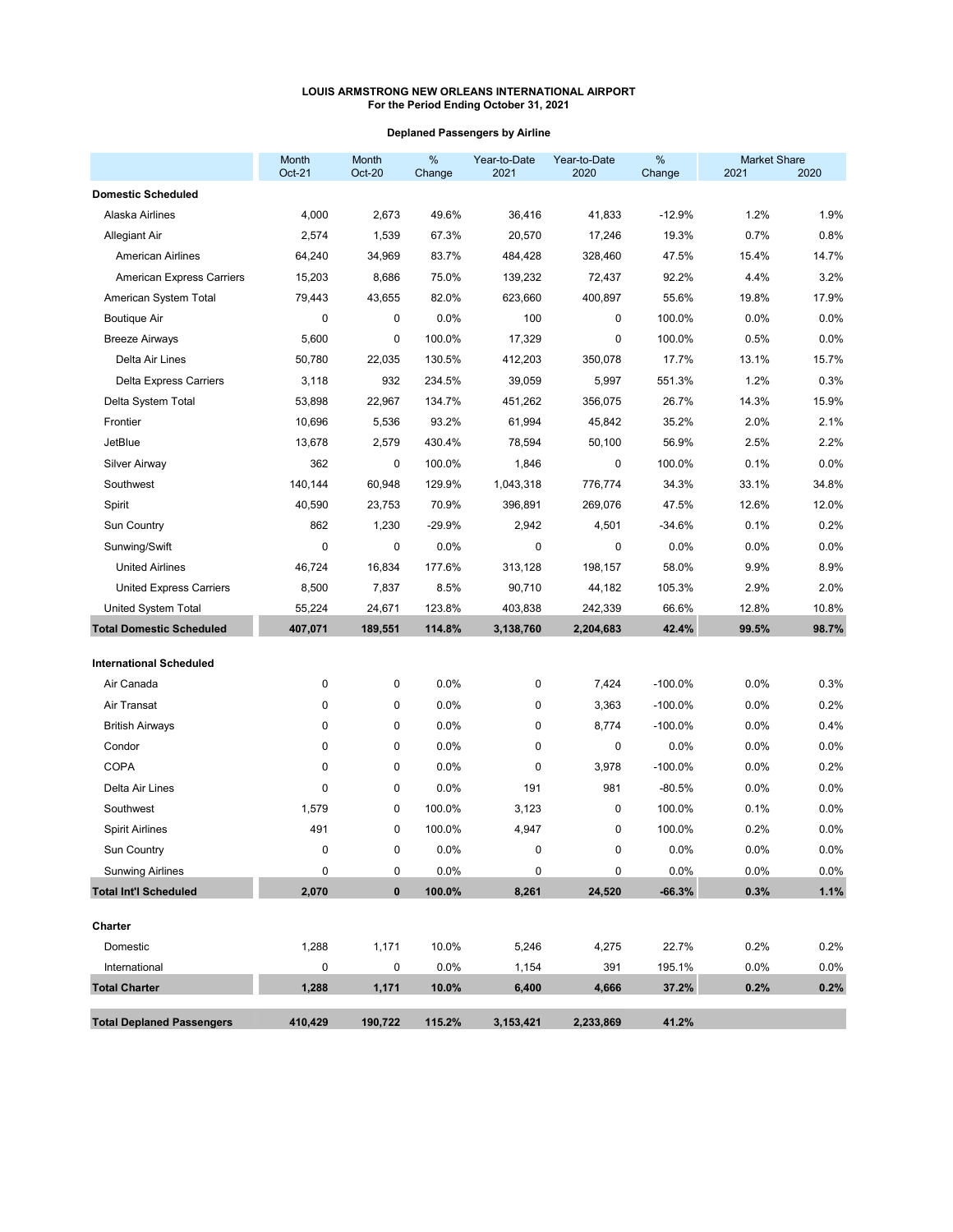## **Freight and Mail Activity (Enplaned & Deplaned Combined)**

|                                         | Month<br>Oct-21 | Month<br><b>Oct-20</b> | %<br>Change | Year-to-Date<br>2021 | Year-to-Date<br>2020 | %<br>Change | <b>Market Share</b><br>2021 | 2020  |
|-----------------------------------------|-----------------|------------------------|-------------|----------------------|----------------------|-------------|-----------------------------|-------|
| Domestic Freight & Mail                 |                 |                        |             |                      |                      |             |                             |       |
| Alaska Airlines                         | 2,431           | 3,709                  | $-34.5%$    | 85,276               | 102,821              | $-17.1%$    | 0.1%                        | 0.1%  |
| American Airlines                       | 1,995           | 83,697                 | $-97.6%$    | 795,425              | 806,021              | $-1.3%$     | 0.7%                        | 0.7%  |
| American Express Carriers               | 355             | 345                    | 2.9%        | 13,424               | 10,266               | 30.8%       | 0.0%                        | 0.0%  |
| <b>Boutique Air</b>                     | $\mathbf 0$     | $\mathbf 0$            | 0.0%        | 0                    | 0                    | 0.0%        | 0.0%                        | 0.0%  |
| <b>Breeze Airways</b>                   | $\mathbf 0$     | $\pmb{0}$              | 0.0%        | $\mathbf 0$          | 0                    | 0.0%        | 0.0%                        | 0.0%  |
| Delta Air Lines                         | 87,509          | 343,434                | $-74.5%$    | 2,177,321            | 2,109,010            | 3.2%        | 1.9%                        | 1.9%  |
| <b>Delta Express Carriers</b>           | $\mathbf 0$     | 160                    | $-100.0%$   | 108,817              | 4,858                | 2140.0%     | 0.1%                        | 0.0%  |
| Frontier                                | $\mathbf 0$     | $\pmb{0}$              | 0.0%        | 0                    | 0                    | 0.0%        | 0.0%                        | 0.0%  |
| <b>Silver Airway</b>                    | $\mathbf 0$     | $\mathbf 0$            | 0.0%        | $\mathbf 0$          | 0                    | 0.0%        | 0.0%                        | 0.0%  |
| <b>Southwest Airlines</b>               | 555,433         | 415.881                | 33.6%       | 5,805,564            | 5,595,644            | 3.8%        | 5.1%                        | 5.2%  |
| Sun Country                             | $\pmb{0}$       | $\pmb{0}$              | 0.0%        | 7,682,026            | 0                    | 100.0%      | 6.7%                        | 0.0%  |
| <b>Sunwing Airlines</b>                 | $\mathbf 0$     | $\mathbf 0$            | 0.0%        | 0                    | 8,256                | $-100.0%$   | 0.0%                        | 0.0%  |
| <b>United Airlines</b>                  | 84,255          | 74,780                 | 12.7%       | 803,609              | 630,177              | 27.5%       | 0.7%                        | 0.6%  |
| <b>Atlantic Aviation</b>                | 60,000          | 0                      | 100.0%      | 103,200              | 39,600               | 160.6%      | 0.1%                        | 0.0%  |
| Ameriflight                             | $\mathbf 0$     | 8,400                  | $-100.0%$   | 752                  | 16,800               | $-95.5%$    | 0.0%                        | 0.0%  |
| Nola Aviation                           | $\mathbf{0}$    | $\mathbf 0$            | 0.0%        | 4,500                | 0                    | 100.0%      | 0.0%                        | 0.0%  |
| Signature                               | $\mathbf{0}$    | $\mathbf 0$            | 0.0%        | 102,187              | 0                    | 100.0%      | 0.1%                        | 0.0%  |
| DHL                                     | 614,253         | 638,252                | $-3.8%$     | 4,943,254            | 6,267,683            | $-21.1%$    | 4.3%                        | 5.8%  |
| <b>Federal Express</b>                  | 6,845,952       | 6,964,986              | $-1.7%$     | 61,360,180           | 68,848,920           | $-10.9%$    | 53.5%                       | 63.4% |
| <b>UPS</b>                              | 3,337,001       | 3,058,087              | 9.1%        | 30,697,284           | 23,318,613           | 31.6%       | 26.8%                       | 21.5% |
| <b>Total Domestic</b>                   | 11,589,184      | 11,591,731             | 0.0%        | 114,682,819          | 107,758,669          | 6.4%        | 99.9%                       | 99.2% |
| <b>International Freight &amp; Mail</b> |                 |                        |             |                      |                      |             |                             |       |
| <b>British Airways</b>                  | $\mathbf 0$     | 0                      | 0.0%        | $\mathbf 0$          | 632543               | $-100.0%$   | 0.0%                        | 0.6%  |
| Condor                                  | $\mathbf 0$     | $\mathbf 0$            | 0.0%        | $\mathbf 0$          | 0                    | 0.0%        | 0.0%                        | 0.0%  |
| <b>COPA</b>                             | $\mathbf{0}$    | $\pmb{0}$              | 0.0%        | $\mathbf 0$          | 0                    | 0.0%        | 0.0%                        | 0.0%  |
| Atlantic                                | $\mathbf{0}$    | 0                      | 0.0%        | $\mathbf 0$          | 0                    | 0.0%        | 0.0%                        | 0.0%  |
| <b>NOLA Aviation</b>                    | $\mathbf 0$     | $\pmb{0}$              | 0.0%        | $\mathbf 0$          | 0                    | 0.0%        | 0.0%                        | 0.0%  |
| Signature                               | $\mathbf{0}$    | $\pmb{0}$              | 0.0%        | $\mathbf 0$          | 66,000               | $-100.0%$   | 0.0%                        | 0.1%  |
| <b>Federal Express</b>                  | 3934            | 980                    | 301.4%      | 30437                | 9208                 | 230.5%      | 0.0%                        | 0.0%  |
| <b>UPS</b>                              | 1007            | 19290                  | $-94.8%$    | 35580                | 140234               | $-74.6%$    | 0.0%                        | 0.1%  |
| <b>Total International</b>              | 4,941           | 20,270                 | $-75.6%$    | 66,017               | 847,985              | $-92.2%$    | 0.1%                        | 0.8%  |
| <b>Total Freight and Mail</b>           | 11,594,125      | 11,612,001             | $-0.2%$     | 114,748,836          | 108,606,654          | 5.7%        |                             |       |
| <b>Total in Metric Tones</b>            | 5,257.94        | 5,266.04               |             | 52,038.60            | 49,253.12            |             |                             |       |

## **Summary of Air Freight and Mail (lbs.)**

| <b>Total</b>           | 11.594.125 | 11.612.001 | $-0.2%$  | 114,748,836 | 108,606,654 | 5.7%     |       |       |
|------------------------|------------|------------|----------|-------------|-------------|----------|-------|-------|
| International Deplaned | 2.820      | 0          | 100.0%   | 3.634       | 746.309     | $-99.5%$ | 0.0%  | 0.7%  |
| International Enplaned | 2.121      | 20.270     | $-89.5%$ | 62.383      | 101.676     | $-38.6%$ | 0.1%  | 0.1%  |
| Domestic Deplaned      | 7.042.499  | 7.026.357  | 0.2%     | 68.173.096  | 64.848.122  | 5.1%     | 59.4% | 59.7% |
| Domestic Enplaned      | 4.546.685  | 4.565.374  | $-0.4%$  | 46.509.723  | 42.910.547  | 8.4%     | 40.5% | 39.5% |
|                        |            |            |          |             |             |          |       |       |
|                        |            |            |          |             |             |          |       |       |

Note: All freight and express on international waybills is reported C International even if on domestic flights.